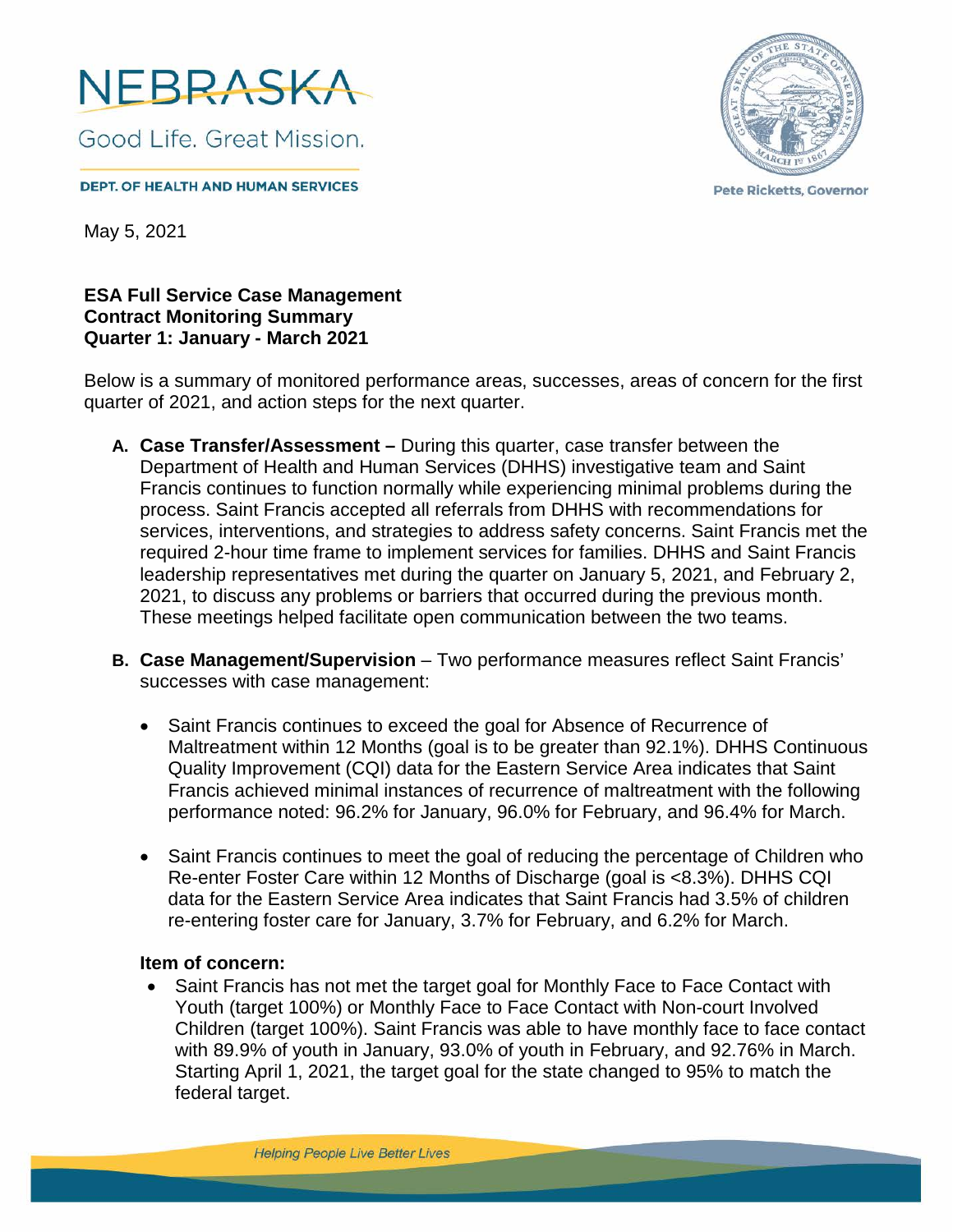### **Next Steps:**

DHHS requested a Corrective Action Plan to address issues related to meeting the statewide target for contact with children. This Corrective Action Plan was submitted by Saint Francis and approved by DHHS on February 12, 2021. Since the implementation of this Corrective Action Plan Saint Francis has increased performance in this area as evidenced through DHHS CQI data showing 93.3% for February (reported in March), and 92.76% in March (reported in April). To ensure this continues to be a focus, Saint Francis Director teams report to the Executive Director of Operations bi-weekly regarding the number of contacts made during that period.

- **C. Service Array** Saint Francis provides services intended to support and assist children, youth, and families. The intervention services offered by Saint Francis include:
	- Assessments and evaluations used to facilitate treatment
	- Psychiatric services
	- Counseling
	- Domestic violence services, victim counseling, and batterer intervention
	- In-home interventions to include short-term mobile response teams for crisis stabilization
	- Out-of-home placement
	- Parent education
	- Substance abuse services
	- Sexual abuse services for victims and perpetrators
	- Services for youth identified as survivors of sexual abuse and/or sex trafficking
	- Drug testing services
	- Mentoring for children and parents
	- Mental health services (trauma-informed care)
	- Life skills training
	- Translator/Interpreter services

Saint Francis uses the Consultation and Information Sharing Framework®, which creates a supportive and consistent infrastructure for critical thinking, decision making, supervision, family involvement, and practice improvement. Saint Francis has started to explore other case staffing models for future use.

Saint Francis works closely with DHHS to plan and implement the Federal Family First Prevention Services Act (FFPSA) services in the Eastern Service Area. Saint Francis has entered into a Memorandum of Understanding (MOU) with Daybreak for Trauma Focused Cognitive Behavioral Therapy (TF-CBT) and is currently working with the Visiting Nurses Association (VNA) and Nebraska Children's Home Society on an MOU for Healthy Families America. In the meantime Saint Francis has been referring families to Healthy Families America which is available in the community. Saint Francis has also provided innovative ideas for implementation strategies that will support both agencies in achieving specific goals across Nebraska, such as, requiring Evidence Based Practices within specific prevention services that are consistent with the State of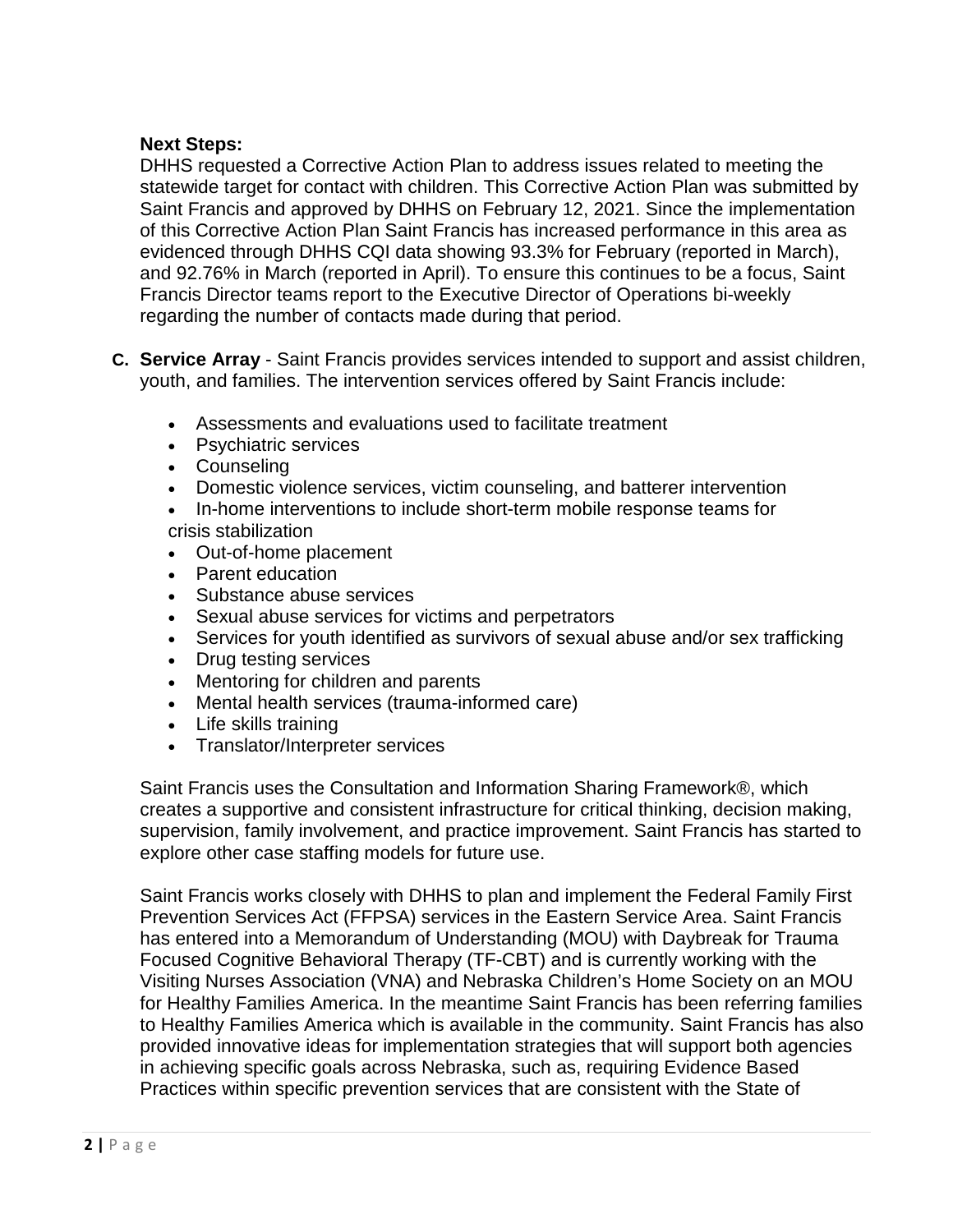Nebraska's Five year FFPSA plan. Saint Francis has also encouraged providers to develop innovative services to present to Saint Francis to implement as services become available.

Saint Francis reported that it has worked with a multi-disciplinary team to create several new, innovative services that utilize FFPSA evidence-based practices in their delivery to best meet the needs of children and families. Currently, Request for Qualifications is posted to the Saint Francis website for Qualified Residential Treatment Program (QRTP) and Integrated Family Care which requires Motivational Interviewing components, Intensive Family Preservation, and Intensive Family Reunification services that require a proposal for a Well-Supported or Supported Evidence Based Practice by the provider, Resource Family Homes which require the foster parent to be trained in Motivational Interviewing, and Integrated Family Care which requires components of Motivational Interviewing. Additionally, Saint Francis has amended the requirements for Family Support services to require Motivational Interviewing within service delivery.

**D. Service Monitoring** - Saint Francis subcontractors are monitored for contract compliance and are required to provide supporting documentation to Saint Francis Ministries through monthly reports. Subcontracted services are evaluated routinely to assess for any potential gaps in those services or new service needs. Saint Francis maintains service referral data for all services and this data is evaluated monthly to assess for potential gaps in service. This process allows Saint Francis to work with providers regarding staffing capacity and was used during this quarter to assist in determining capacity and services for upcoming contracts in FY 2021.

Saint Francis implemented a file audit system for subcontractors although Saint Francis noted that the results of subcontractor file audits are not available for this quarter but the results of reviews will be included in subsequent quarterly reports.

**E. Educational Opportunities** – During this quarter school districts in the Eastern Services Area have encouraged families to re-engage in in-person learning. Saint Francis has worked to support the educational outcomes for children and youth through collaboration with the school district, foster parents, childcare, and other after-school program providers, as well as the internal transportation team, to ensure the transition back to in-person learning has been as smooth as possible.

Saint Francis contracted with the local family organization, Nebraska Family Support Network, to provide Peer-to-Peer mentoring services for families with children who are experiencing urgent behavioral and/or emotional challenges in their schools. Saint Francis made 44 referrals during the quarter to this Family Peer Mentoring program with Nebraska Family Support Network.

**F. Community Engagement** - Saint Francis demonstrated community engagement efforts through holding quarterly provider and stakeholder meetings, attending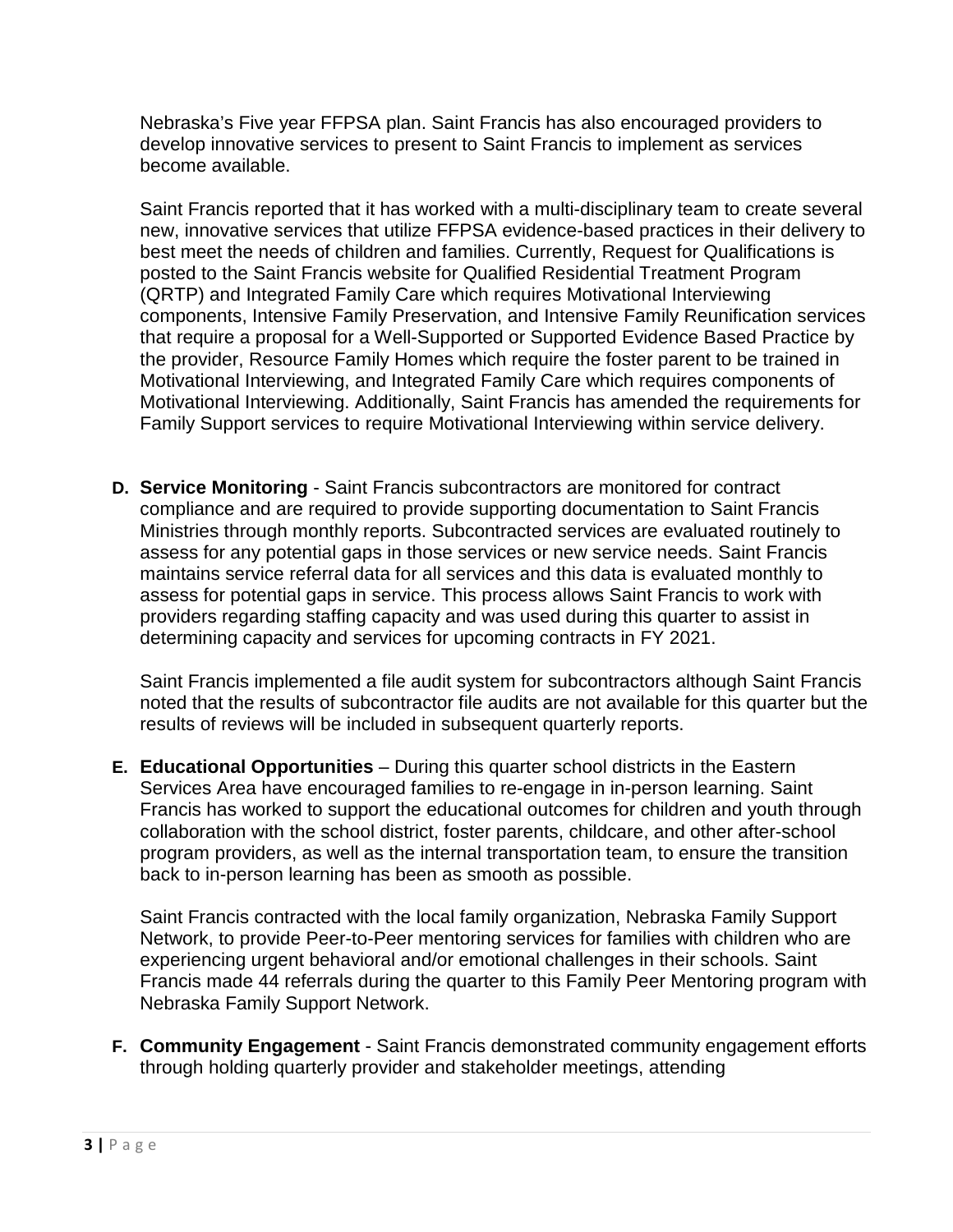quarterly Judges' meetings, and community meetings that included, but were not limited to:

- Douglas Eyes of the Child  $(2^{nd}$  Wednesday of every month)
- Sarpy Eyes of the Child  $(3<sup>rd</sup>$  Friday of every month)
- Youth Impact (Every Thursday)
- Nebraska Indian Child Welfare Coalition meetings (3<sup>rd</sup> Friday of every month)
- South Omaha Juvenile Justice Forum  $(2^{nd}$  Friday of every month)
- RED Meeting Urban League of Nebraska  $(2^{nd}$  Friday of every month)
- Juvenile Justice Reform Initiative- Families Work Group (3<sup>rd</sup> Tuesday of every month)
- Judge Meeting (3/31/21)
- Saint Francis Provider Meeting (4/1/21)

Saint Francis' Indian Child Welfare Act (ICWA) Specialist has monthly contact with local tribes along with case managers and the DHHS ICWA Specialist to conduct a case review for each child who is eligible or registered as a member of these tribes. The Saint Francis ICWA Specialist participates in monthly Nebraska Indian Child Welfare Coalition phone calls.

- **G. Resource Family/Foster Parent Homes** During the first quarter of 2021, Saint Francis succeeded in meeting several performance measures related to the foster care system in the Eastern Service Area.
	- Saint Francis showed improvement this quarter regarding the percent of Children in Foster Care Placed in Relative/Kinship Homes with 60.3% for January, 60.6% for February, and 62% for March; the goal is to be greater than 58.7%.
	- Saint Francis continues to perform better than the targeted goal of incidents of Maltreatment in Foster Care. The federal target is less than 7.00 incidents per 100,000 days of out-of-home care. DHHS CQI data for the Eastern Service Area indicates that Saint Francis lowered the number of incidents during this quarter with 2.12 incidents for January, 2.49 incidents for February, and 2.51 incidents for March.
	- Saint Francis consistently met the goal for Placement Stability this quarter (average of less than 4.12 placement changes per 1,000 days of all youth in foster care for 12 months). DHHS CQI data shows that children in the care of Saint Francis had an average of 3.3 moves for January, 3.27 moves for February, and 3.41 moves for March.
	- Saint Francis met the placement stability goal for the Percentage of Children in Foster Care for Less than 12 Months with Fewer than Two Placement Changes by achieving 88.6% for January, 89.8% for February, and 88.6% for March; the goal is to be greater than 86%.
	- Saint Francis showed a slight decrease this quarter but did continue to meet the goal for Placement Stability for Children in Foster Care 12-24 Months with Fewer than Two Placement Changes achieving 67% for January, 68.2% for February, and 67.5% for March; the goal is to be greater than 65.4%.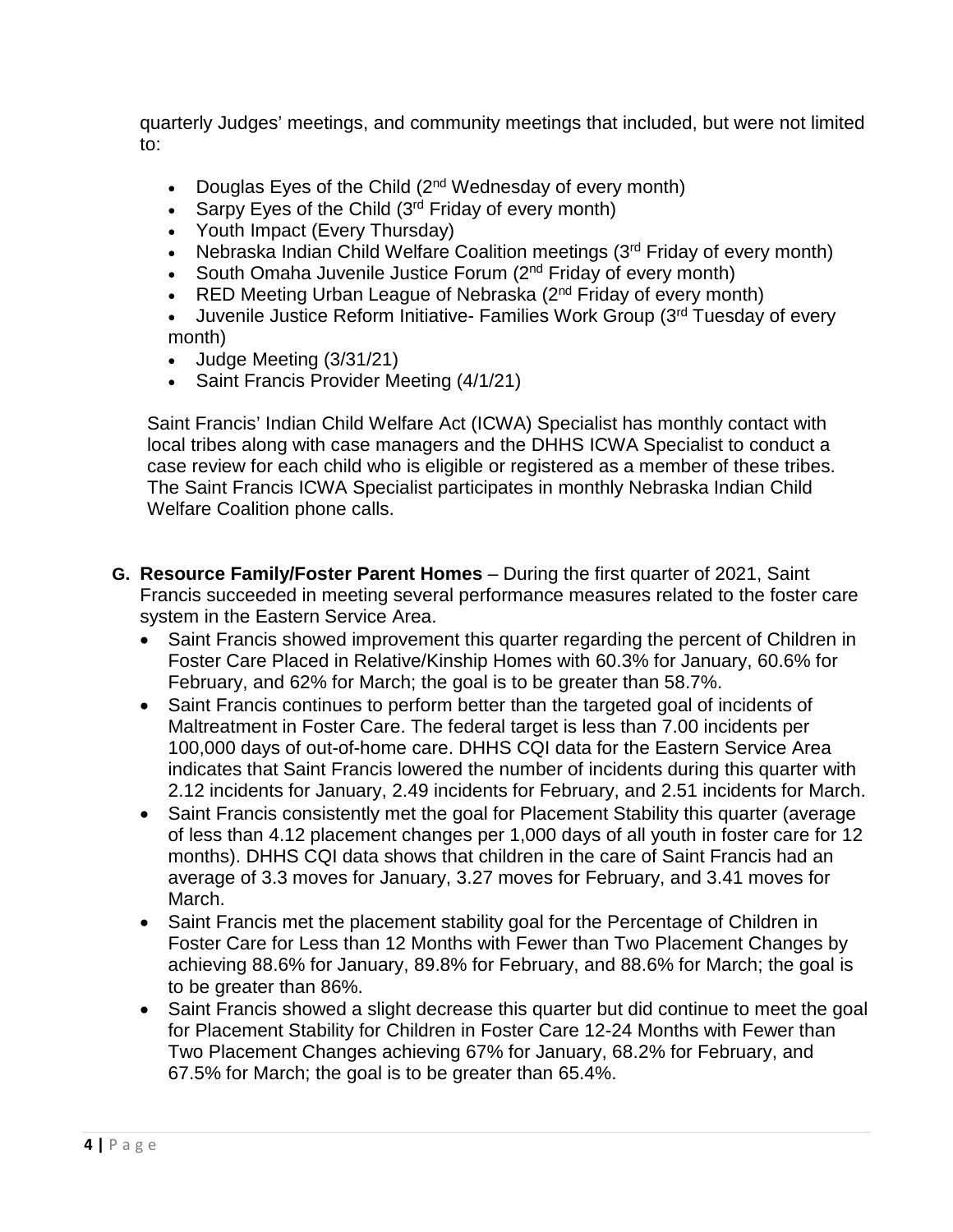• This quarter Saint Francis met the target goal for Placement Stability of Children in Care 24 months or more, with Fewer than 2 Placements (the goal is to be greater than 41.8%). Saint Francis was below the target for January at 44.9%, but for February data reports indicate Saint Francis was above the target, at 43.9%, and for March, 44.4%.

### **Item of concern:**

Saint Francis needs to increase the number of licensed relative and kinship homes in the Eastern Service Area to maintain family connections for children and increase drawdown of available Title IV-E funding. Data for recruitment and retention of foster homes is not available at the writing of this report but will be assessed in the quarter 2 report.

### **Next Steps:**

- a. Saint Francis is working to increase the number of licensed foster homes in the Eastern Service Area with contracted vendors.
- b. Saint Francis and DHHS are exploring options to increase the amount of licensed relative and kinship foster homes to maximize Title IV-E funding. DHHS has established a formalized process on March 8, 2021, for Saint Francis to provisionally license relative and kinship foster homes so that Saint Francis will comply with the contract.
- **H. Workforce** –The percentage average of monthly caseload size in compliance for Saint Francis Case Managers was 52.8% for January, 47.1% for February, and 44.0% for March.

### **Next Steps:**

DHHS requested a Corrective Action Plan during this quarter and after review and several rounds of feedback, the plan submitted by Saint Francis was approved on April 1, 2021. Saint Francis has developed several strategies to meet the state standard for caseload ratio, including targeted recruitment and retention strategies, and weekly review of caseload ratios at every supervisory level to determine barriers to success. Based on the Corrective Action Plan, Saint Francis defines the indicator of success as a 10% increase in compliance every month.

**I. Maximizing Public and Private Funds** – Saint Francis maintains a listing of non-paid resources, along with private partners that provide services using private funding. To support the requirement and the implementation of the Families First Prevention Services Act, Saint Francis reported that it has entered into a Memoranda of Understanding with Daybreak for TF-CBT and with Boys Town for Multi-Systemic Therapy to provide services to children and families using public funds outside of child welfare dollars and private grant funds. These services include evidence-based clinical services and services to improve parental functioning. Additionally, Saint Francis is speaking with VNA and the Nebraska Children's Home Society to enter into a Memoranda of Understanding for Healthy Families America.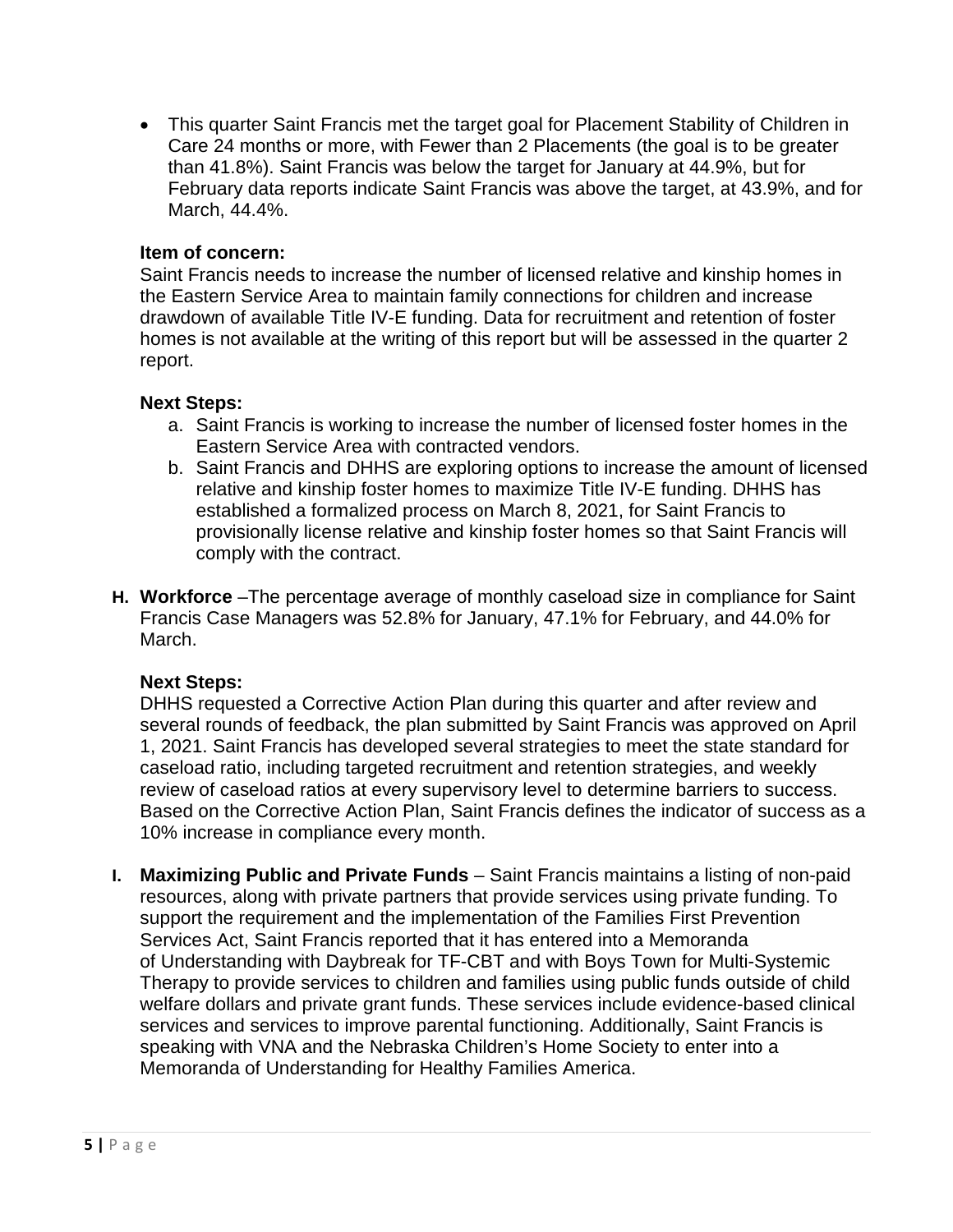Saint Francis participates in several community collaboration meetings, including Douglas and Sarpy County Systems of Care, where information about communitybased and region funded services are shared and is brought back to the organization. Saint Francis has formed partnerships with several subcontractors and non-contracted agencies that allow access to grant-funded services for children, parents, and families, such as human trafficking programs with the Indigo Program and Salvation Army, permanency services through Wendy's Wonderful Kids, and housing programs through Heartland Family Services.

Saint Francis noted difficulty tracking Economic Assistance programs for families through the Nebraska Family Online Client User System (NFOCUS), as there is no current functionality within that system to extract data for families who were offered or referred for these kinds of services except by hand count. DHHS regularly does a case review on the utilization of Economic Assistance Services; however, during this quarter, this review was postponed due to the point in time case reviews for the Eastern Service Area. Saint Francis has created a process to capture this information temporarily. While the information is preliminary, Saint Francis reported that the overwhelming majority of families served through case management services have been referred to or are receiving economic assistance.

**J. Utilization Management** – Saint Francis developed the Care Center service coordination to provide oversight in the referral process for services and placements. The care center reviews trends, discusses identified gaps, and plans for the next steps. During this quarter, Saint Francis Care Center service coordination processed service referrals from the DHHS initial assessment team and ongoing case management. As noted in the Case Transfer/Assessment section above, 201 cases were transferred to ongoing case management services with Saint Francis. No issues were reported in arranging services for these cases.

A case review was conducted for case management in the Eastern Service Area and results of this review will be available in the next quarter.

During the first quarter, Saint Francis used non-relative licensed homes on average for 51% of placements.

Saint Francis requested permission to place 13 youth out of state due to court orders or lack of facilities in Nebraska that would be able to serve these youth. Saint Francis made referrals for all in-state facilities before seeking placement out-of-state.

On March 23, 2021, CFS Program Staff met with Saint Francis regarding the criteria for a Qualified Residential Treatment Program (QRTP).

# **K. Administrative Review** –

1. Grievances - Saint Francis has a Customer Care Department that responds to concerns and helps find a positive resolution to most issues while remaining neutral and objective. During the quarter there were 26 Customer Care Contacts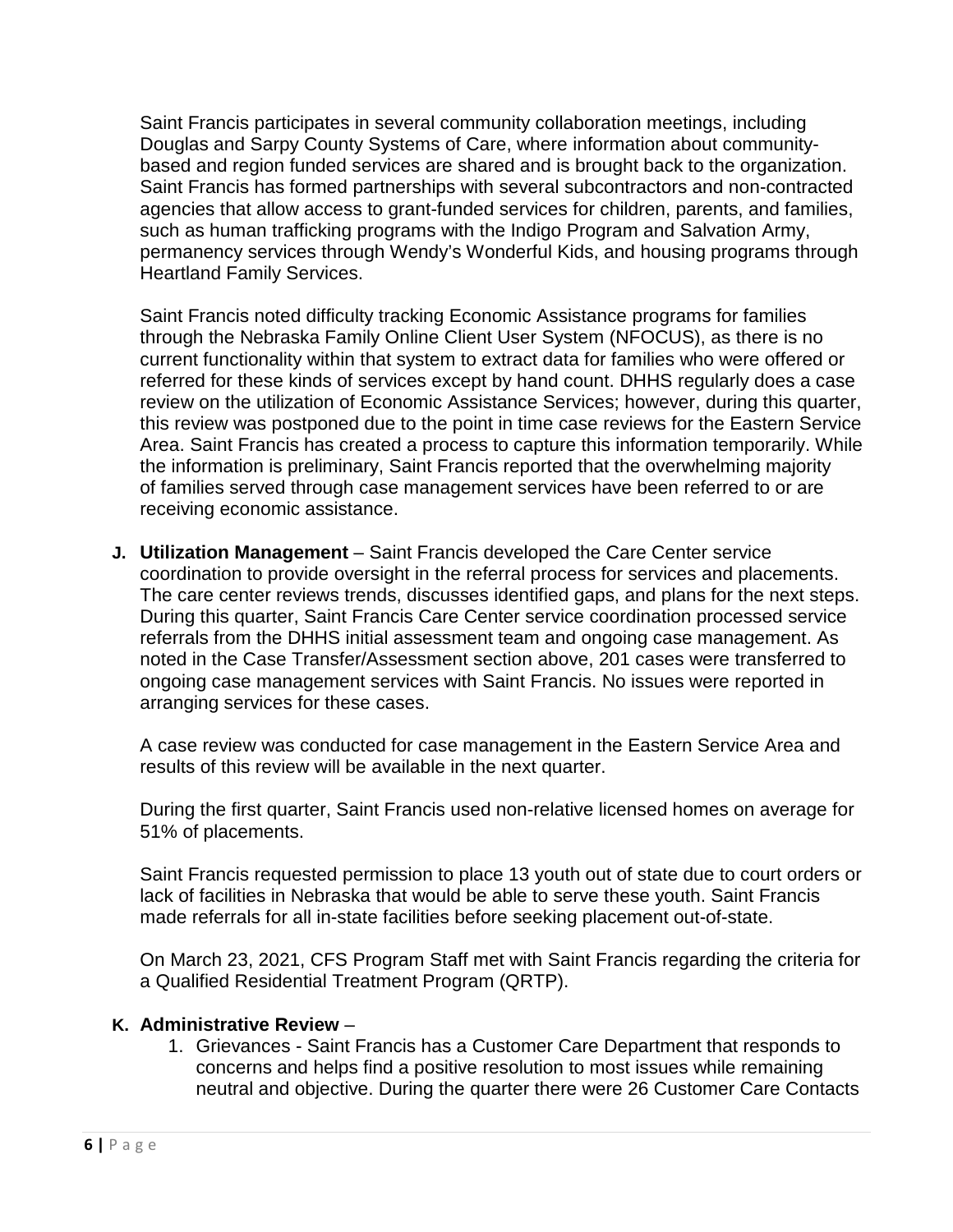for the ESA. DHHS received five grievances and one complaint regarding Saint Francis which have been addressed and resolved to the extent possible.

2. Background Checks - Saint Francis submitted a Corrective Action Plan to address compliance with background checks of new employees. This plan was approved on February 8, 2021, and Saint Francis reported on March 5, 2021, that it is 100% compliant in completing background checks for all new employees. On April 9, 2021, Saint Francis reported that it continues to be 100% compliant with having all necessary background checks received and cleared prior to the start date of each employee.

# **Next Steps:**

- a. DHHS is completing a file audit for Saint Francis employees from April 19 through April 21, 2021. Results from this audit will be available on April 30, 2021.
- b. DHHS will continue to monitor employee files to ensure 100% compliance with the background check requirement.
- 3. Court Room Issues During this quarter, several court issues have been reported from the Douglas County Separate Juvenile Court which have resulted in but not limited to: No Reasonable Efforts Findings, motions for contempt of court, and removal of Saint Francis case manager from two cases.

# **Next Steps:**

- a. DHHS is working closely with Saint Francis to resolve and reduce the issues reported by the Douglas County Juvenile Court. Weekly meetings are held with SFM leadership and DHHS Attorneys to identify and overcome any barriers.
- b. Saint Francis Attorneys are working with Case Management teams to better prepare Case Managers for court hearings.
- c. DHHS leadership provides a weekly tracking report to Saint Francis leadership noting the court issues by each Judge for the previous week.
- d. Saint Francis submitted a plan to address court issues on April 23, 2021.
- 4. Financial Review During the first quarter, DHHS established an emergency contract with Saint Francis which adds \$24 million to the contract through February 2023. Saint Francis has been consistently sending financial information on time which includes: Statement of Functional Expenses, Statement of Financial Position, Aging Reports, and Cash Flow Statements along with the Transaction Journal. Saint Francis sent January expenditure details on February 19, 2020; February details on March 23, 2020, and March details are expected to be delivered on or before April 30, 2021.

DHHS and Saint Francis are currently working to establish a system to track Saint Francis' direct services to accurately reflect the percentage to meet Nebraska Revised Statute 43-4204. The CFS Internal Auditor sent emails to the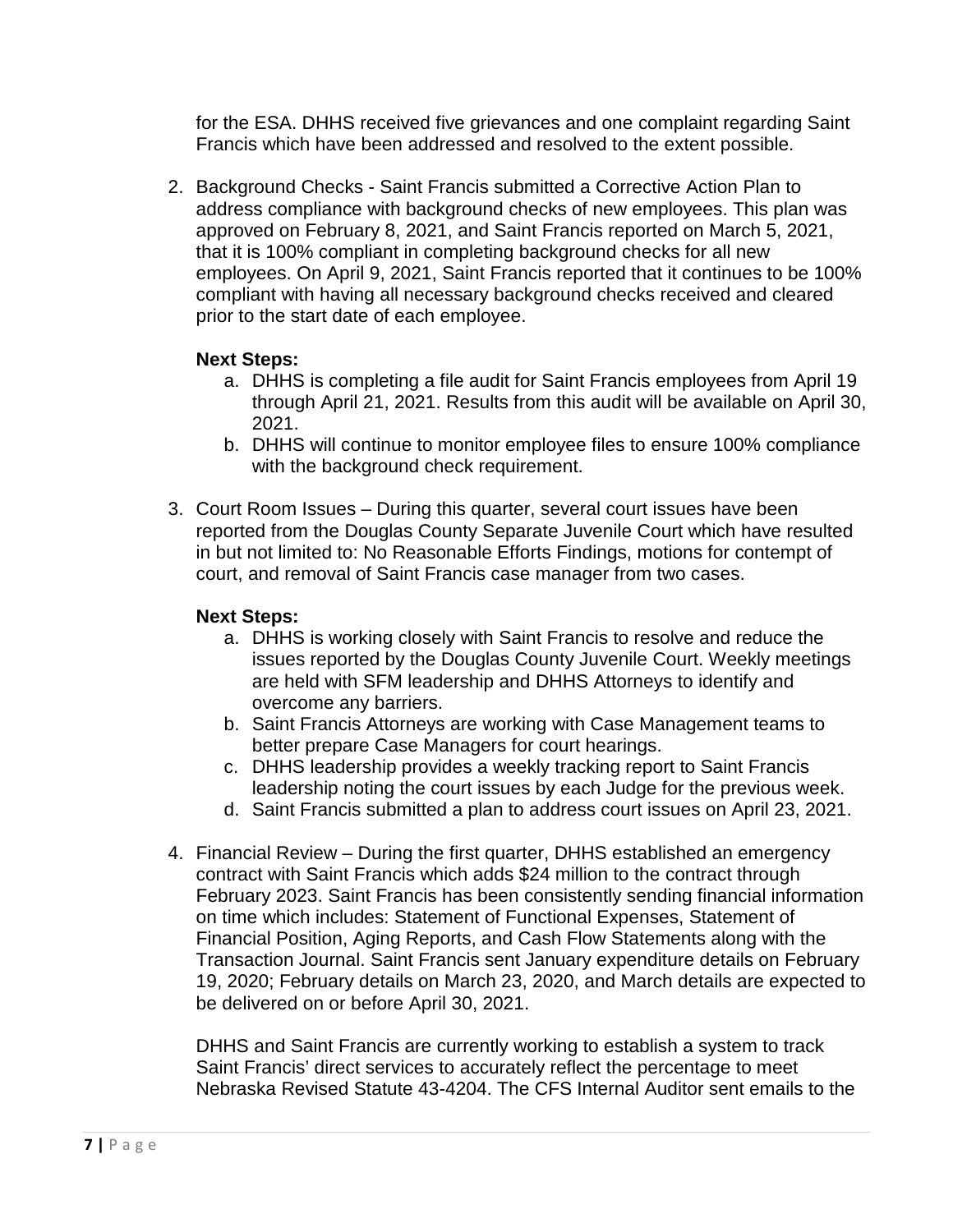Saint Francis Finance team on February 1, 16, and 18, 2021 to discuss financial reporting that needed to comply with the state statute. The CFS Deputy Director of Finance, CFS Federal Aide Administrator, and CFS Internal Auditor met with the DHHS Chief Financial Officer and his staff on March 18, 2021, to discuss how to approach this issue with Saint Francis.

### **Next Steps:**

The DHHS Chief Financial Officer has scheduled a meeting with the Saint Francis Finance team to resolve the financial reporting issue.

**L. Information Systems** - DHHS continues to use the information portal system, which is accessible for Saint Francis to view reports on performance specific to the Eastern Service Area. This system continues to be used to provide updates on performance metrics and authorization of services.

DHHS continues to use a Business SharePoint webpage to serve as a repository for guidance and policy documents, training information, and documents related to case management. This Sharepoint webpage was established in January 2020 and is available for Saint Francis leadership to access.

Saint Francis utilizes the Nebraska Family Online Client User System (NFOCUS) as the case management Child Welfare Information System and authorization system for services.

# **Corrective Action Plans**:

Please see attached Corrective Action Plan Compliance report.

# **Conclusion**

During this quarter, Saint Francis experienced several struggles while also seeing successes and improvements in key performance areas. Saint Francis continues to not meet the requirements of caseload standards and licensing of relative homes, as well as, a noted increase in the number of court related issues and concerns. Saint Francis continues to work diligently with community partners to better serve families in the Eastern Service Area.

DHHS will continue to partner and provide guidance to Saint Francis to recognize areas for improvement and create action steps to meet expected outcomes for children and families served in the Eastern Service Area.

CC: Stephanie L. Beasley, Director Alger Studstill, Jr., Deputy Director Lori Harder, Service Area Administrator Doug Beran, Deputy Director Camas Holder, Service Area Administrator Bryan Gilliland, Financial Auditor